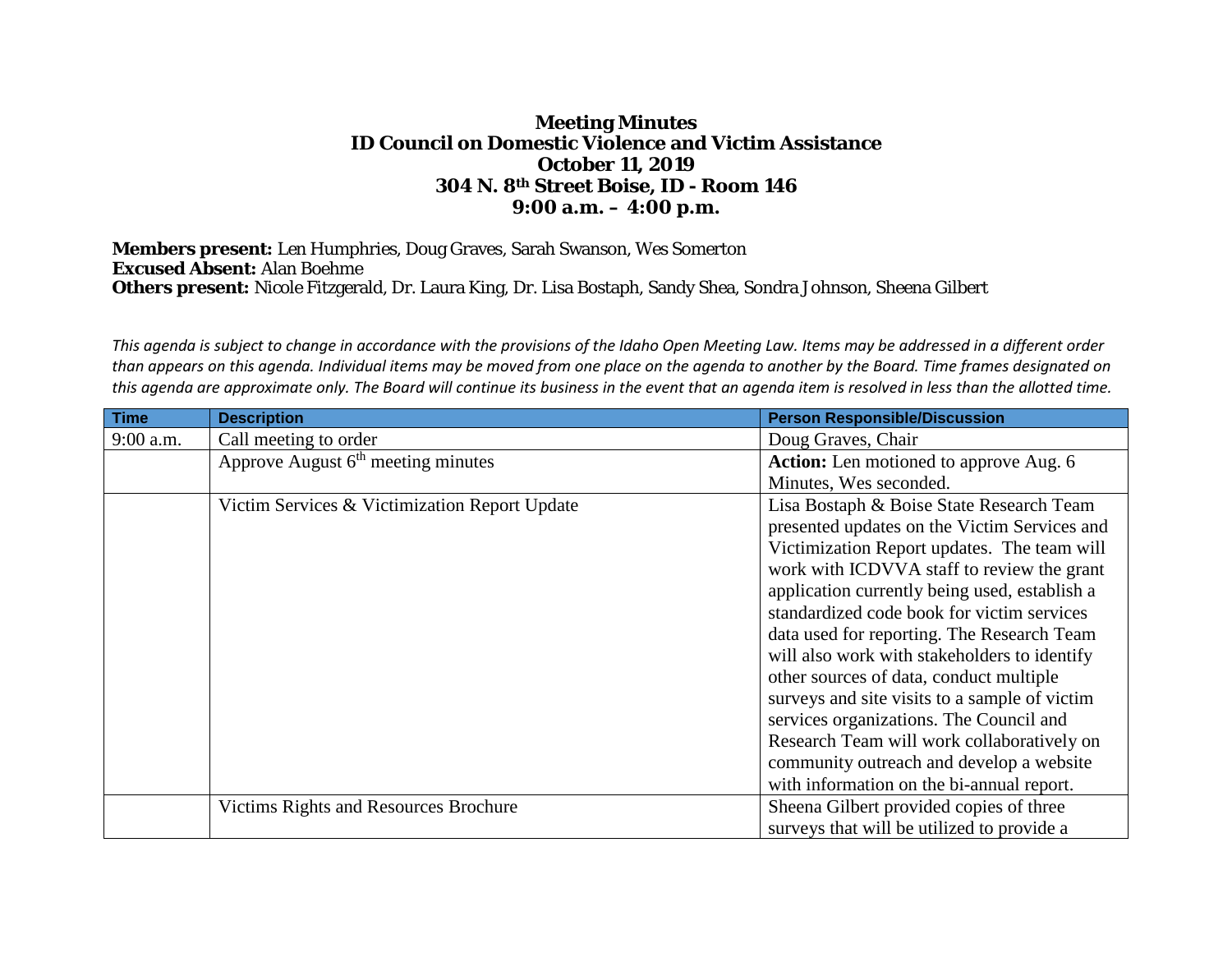|            |                                                       | template to update the Victim Services<br>Brochure. The three survey categories are<br>Victim Services; Law Enforcement;<br>Victim/Survivor. The Council reviewed the<br>survey questions.                                                                                                                    |
|------------|-------------------------------------------------------|---------------------------------------------------------------------------------------------------------------------------------------------------------------------------------------------------------------------------------------------------------------------------------------------------------------|
|            | Review of audit findings & recommendations            | Nicole Fitzgerald provided an update of the<br>Department of Justice, Officer of Inspector<br>General audit findings and recommendations.<br>While the audit recommendations have been<br>resolved, Council staff will develop policies<br>and procedures to close out the audit over the<br>next few months. |
| 10:30 a.m. | <b>Break</b>                                          |                                                                                                                                                                                                                                                                                                               |
|            | Continue review of audit findings and recommendations | ICDVVA will develop policies and formal<br>written performance reporting to ensure<br>compliance with requirements of the DOJ<br>Grants Financial Guide, CFR, and OVC.                                                                                                                                        |
|            | Develop Application Sub-Committee                     | Subcommittee to be established; Len and Wes<br>will be part of the committee. Nicole will<br>contact the ID Coalition Against Sexual and<br>Domestic Violence and the Dept. of Health<br>and Welfare for representation on the<br>subcommittee.                                                               |
| 12:00 p.m. | Lunch<br>Lunch will be provided                       | Council broke for lunch.                                                                                                                                                                                                                                                                                      |
|            | Strategic Plan Dashboard Update                       | Nicole shared the strategic plan dashboard and<br>will update the factors with the status for the<br>December 6 meeting.                                                                                                                                                                                      |
|            | <b>Council Bylaw Review</b>                           | Tabled for next Council Meeting.                                                                                                                                                                                                                                                                              |
|            | • Action Item: Vote on final bylaw draft              |                                                                                                                                                                                                                                                                                                               |
|            | <b>ICDVVA</b> Updates                                 | Temporary staff position filled by Sondra<br>Johnson; Grants/Contract Officer Kimberly<br>Stewart to return to the office on November 4;                                                                                                                                                                      |